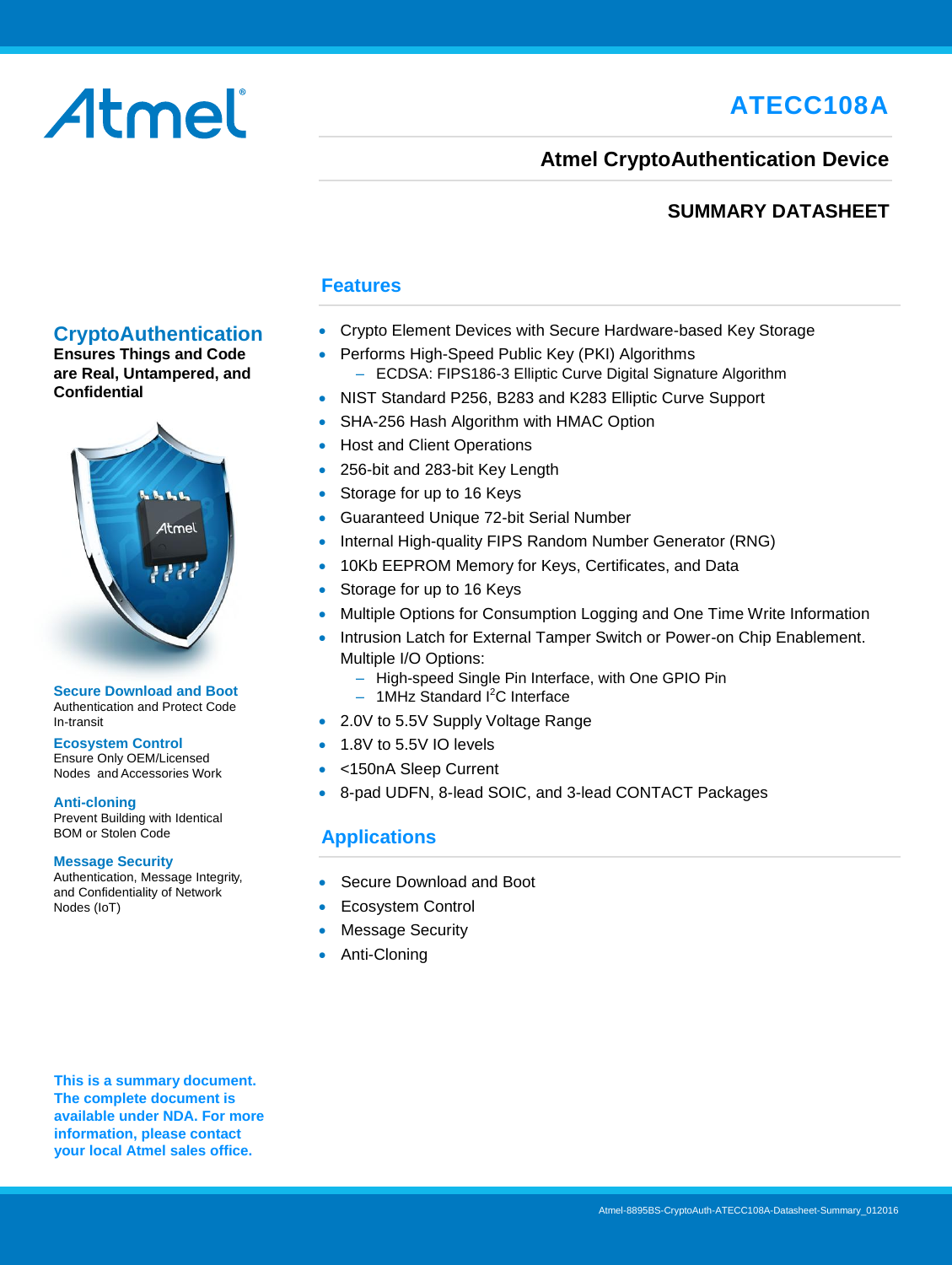## **Pin Configuration and Pinouts**

#### **Table 1. Pin Configuration**

| Pin        | <b>Function</b>     |
|------------|---------------------|
| NC.        | No Connect          |
| <b>GND</b> | Ground              |
| <b>SDA</b> | Serial Data         |
| <b>SCL</b> | Serial Clock Input  |
| Vcc        | <b>Power Supply</b> |

#### **Figure 1. Pinouts**

|                                                      | 8-lead SOIC<br>(Top View)                                              |                                                   |                     | 8-pad UDFN<br>(Top View) |                                              | 3-lea<br>(То |
|------------------------------------------------------|------------------------------------------------------------------------|---------------------------------------------------|---------------------|--------------------------|----------------------------------------------|--------------|
| $NC \Box$<br>$NC \perp 2$<br>$NC \Box$<br>$GND \Box$ | $\Box$ $\mathsf{V_{cc}}$<br>8<br>$\sqsupset$ NC<br>∃ SCL<br>∃ SDA<br>5 | <b>NC</b><br><b>NC</b><br><b>NC</b><br><b>GND</b> | 711<br>ີ ! 2<br>. 3 | 8 :<br>7 C<br>6 L<br>5 E | Vcc<br><b>NC</b><br><b>SCL</b><br><b>SDA</b> |              |



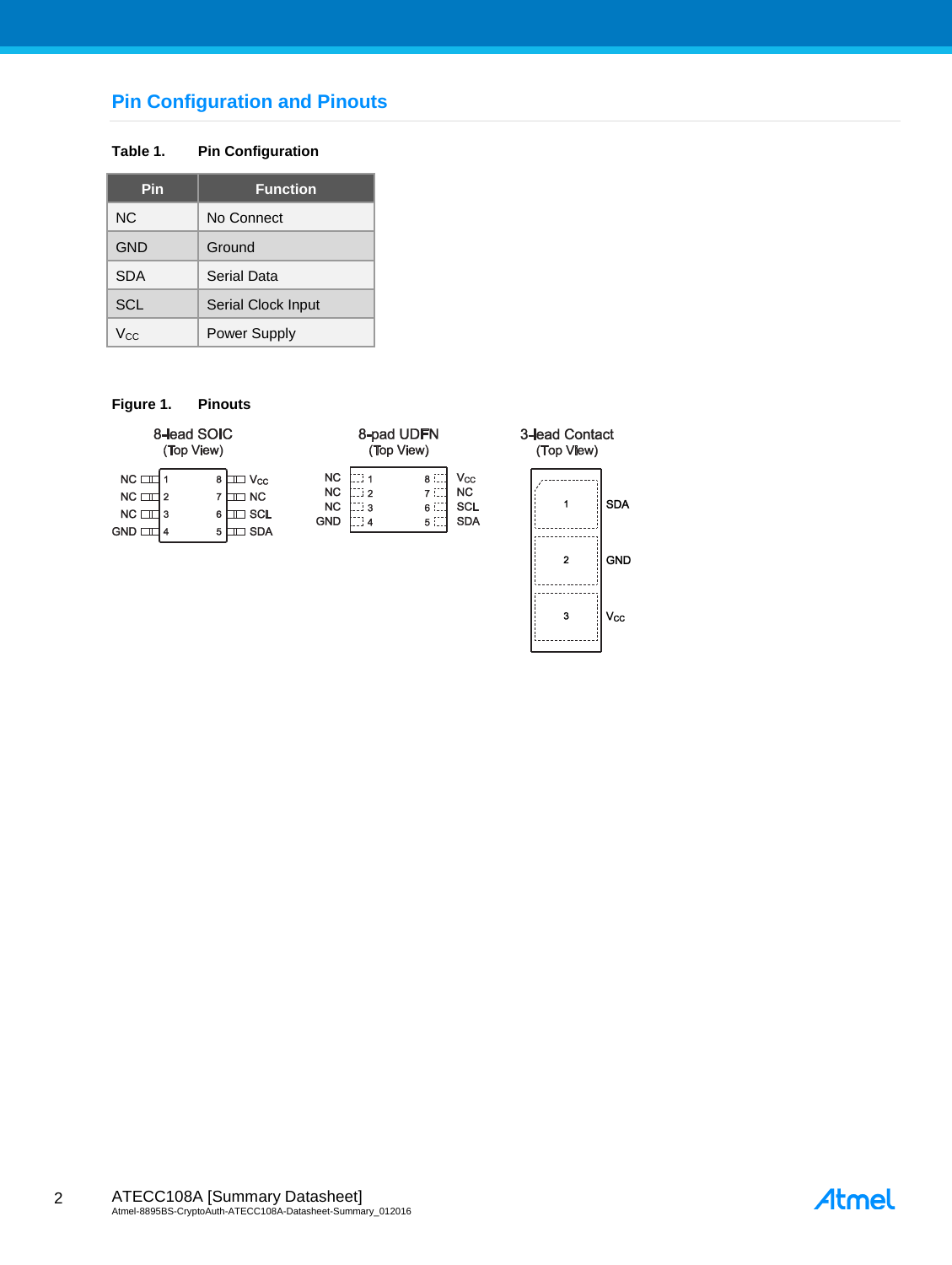## **1 Introduction**

## **1.1 Applications**

The Atmel<sup>®</sup> ATECC108A is a member of the Atmel CryptoAuthentication<sup>™</sup> family of crypto engine authentication devices with highly secure hardware-based key storage.

The ATECC108A has a flexible command set that allows use in many applications, including the following, among many others:

#### **Network/IoT Node Protection**

Authenticates node IDs and ensures the integrity of messages.

### **Anti-Counterfeiting**

Validates that a removable, replaceable, or consumable client is authentic. Examples of clients could be system accessories, electronic daughter cards, or other spare parts. It can also be used to validate a software/firmware module or memory storage element.

#### **Protecting Firmware or Media**

Validates code stored in flash memory at boot to prevent unauthorized modifications, encrypt downloaded program files as a common broadcast, or uniquely encrypt code images to be usable on a single system only.

### **Storing Secure Data**

Store secret keys for use by crypto accelerators in standard microprocessors. The ATECC108A can be used to store small quantities of data necessary for configuration, calibration, ePurse value, consumption data, or other secrets. Programmable protection is available using encrypted/authenticated reads and writes.

#### **Checking User Password**

Validates user-entered passwords without letting the expected value become known, maps memorable passwords to a random number, and securely exchanges password values with remote systems.

## **1.2 Device Features**

The ATECC108A includes an EEPROM array which can be used for storage of up to 16 keys, certificates, miscellaneous read/write, read-only or secret data, consumption logging, and security configurations. Access to the various sections of memory can be restricted in a variety of ways and then the configuration can be locked to prevent changes.

The ATECC108A features a wide array of defense mechanisms specifically designed to prevent physical attacks on the device itself, or logical attacks on the data transmitted between the device and the system. Hardware restrictions on the ways in which keys are used or generated provide further defense against certain styles of attack.

Access to the device is made through a standard  $I^2C$  Interface at speeds of up to 1Mb/s. The interface is compatible with standard Serial EEPROM I<sup>2</sup>C interface specifications. The device also supports a Single-Wire Interface (SWI), which can reduce the number of GPIOs required on the system processor, and/or reduce the number of pins on connectors. If the Single-Wire Interface is enabled, the remaining pin is available for use as a GPIO, an authenticated output or tamper input.

Using either the I<sup>2</sup>C or Single-Wire Interface, multiple ATECC108A devices can share the same bus, which saves processor GPIO usage in systems with multiple clients such as different color ink tanks or multiple spare parts, for example.

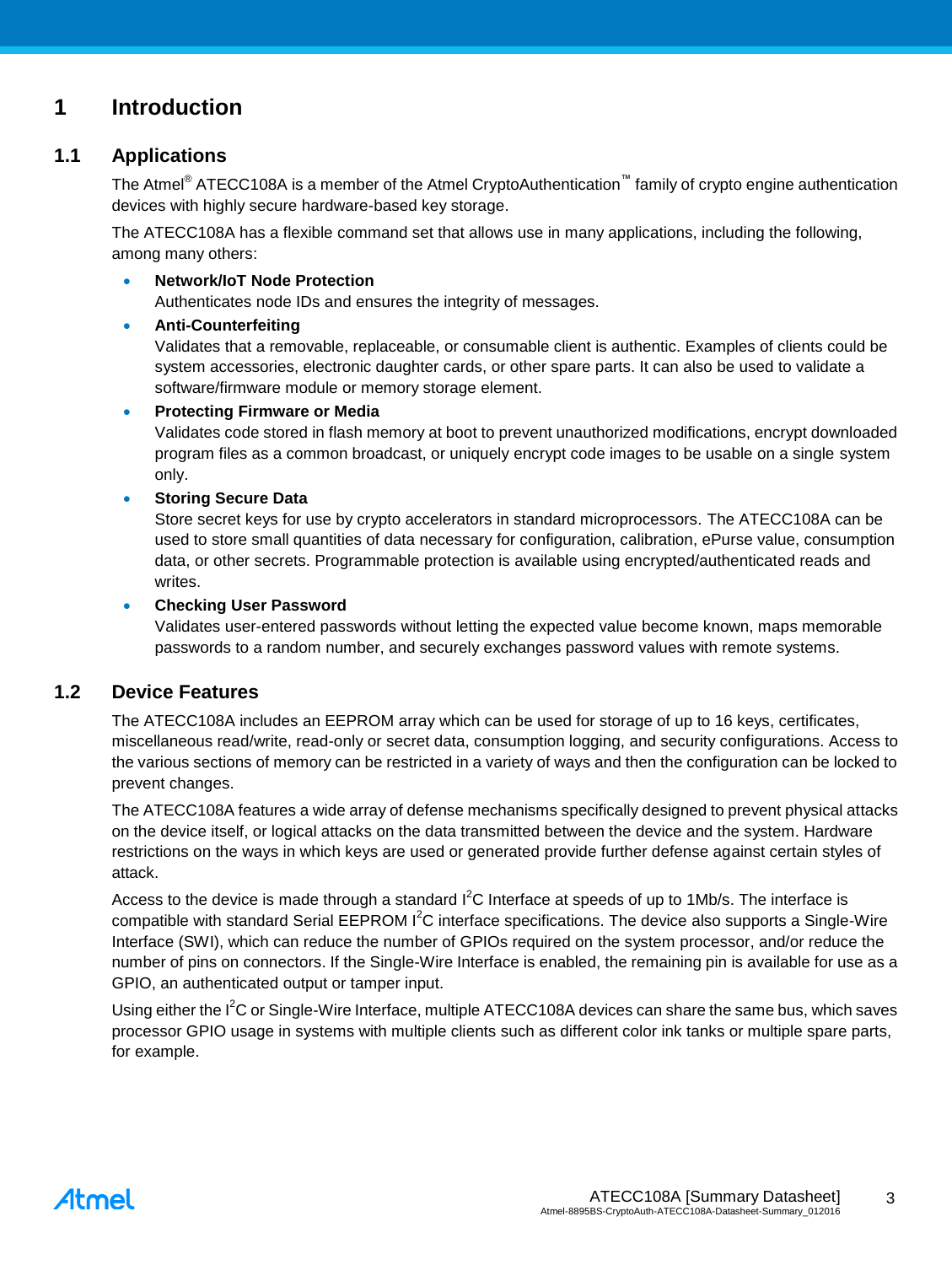Each ATECC108A ships with a guaranteed unique 72-bit serial number. Using the cryptographic protocols supported by the device, a host system or remote server can verify a signature of the serial number to prove that the serial number is authentic and not a copy. Serial numbers are often stored in a standard Serial EEPROM; however, these can be easily copied with no way for the host to know if the serial number is authentic or if it is a clone.

The ATECC108A can generate high-quality FIPS random numbers and employ them for any purpose, including usage as part of the device's crypto protocols. Because each random number is guaranteed to be essentially unique from all numbers ever generated on this or any other device, their inclusion in the protocol calculation ensures that replay attacks (i.e. re-transmitting a previously successful transaction) will always fail.

System integration is easy due to a wide supply voltage range (of 2.0V to 5.5V) and an ultra-low sleep current (of <150nA). Multiple package options are available (See Sections 4, Ordering Information and Section 5, Package Drawings).

See Section [3](#page-8-0) for information regarding compatibility with the Atmel ATSHA204 and ATECC108.

## **1.3 Cryptographic Operation**

The ATECC108A implements a complete asymmetric (public/private) key cryptographic signature solution based upon Elliptic Curve Cryptography and the ECDSA signature protocol. The device features hardware acceleration for the NIST standard P256 prime curve and supports the complete key life cycle from high quality private key generation, to ECDSA signature generation, and ECDSA public key signature verification.

The hardware accelerator can implement such asymmetric cryptographic operations from ten to one-thousand times faster than software running on standard microprocessors, without the usual high risk of key exposure that is endemic to standard microprocessors.

The device is designed to securely store multiple private keys along with their associated public keys and certificates. The signature verification command can use any stored or an external ECC public key. Public keys stored within the device can be configured to require validation via a certificate chain to speed-up subsequent device authentications.

Random private key generation is supported internally within the device to ensure that the private key can never be known outside of the device. The public key corresponding to a stored private key is always returned when the key is generated and it may optionally be computed at a later time.

The ATECC108A also supports a standard hash-based challenge-response protocol in order to simplify programming. In its most basic instantiation, the system sends a challenge to the device, which combines that challenge with a secret key and then sends the response back to the system. The device uses a SHA-256 cryptographic hash algorithm to make that combination so that an observer on the bus cannot derive the value of the secret key, but preserving that ability of a recipient to verify that the response is correct by performing the same calculation with a stored copy of the secret on the recipient's system.

Due to the flexible command set of the ATECC108A, these basic operation sets (i.e. ECDSA signatures and SHA-256 challenge-response) can be expanded in many ways.

In a host-client configuration where the host (for instance a mobile phone) needs to verify a client (for instance an OEM battery), there is a need to store the secret in the host in order to validate the response from the client. The CheckMac command allows the device to securely store the secret in the host system and hides the correct response value from the pins, returning only a *yes* or *no* answer to the system.

All hashing functions are implemented using the industry-standard SHA-256 secure hash algorithm, which is part of the latest set of high-security cryptographic algorithms recommended by various government agencies and cryptographic experts. The ATECC108A employs full-sized 256 bit secret keys to prevent any kind of exhaustive attack.

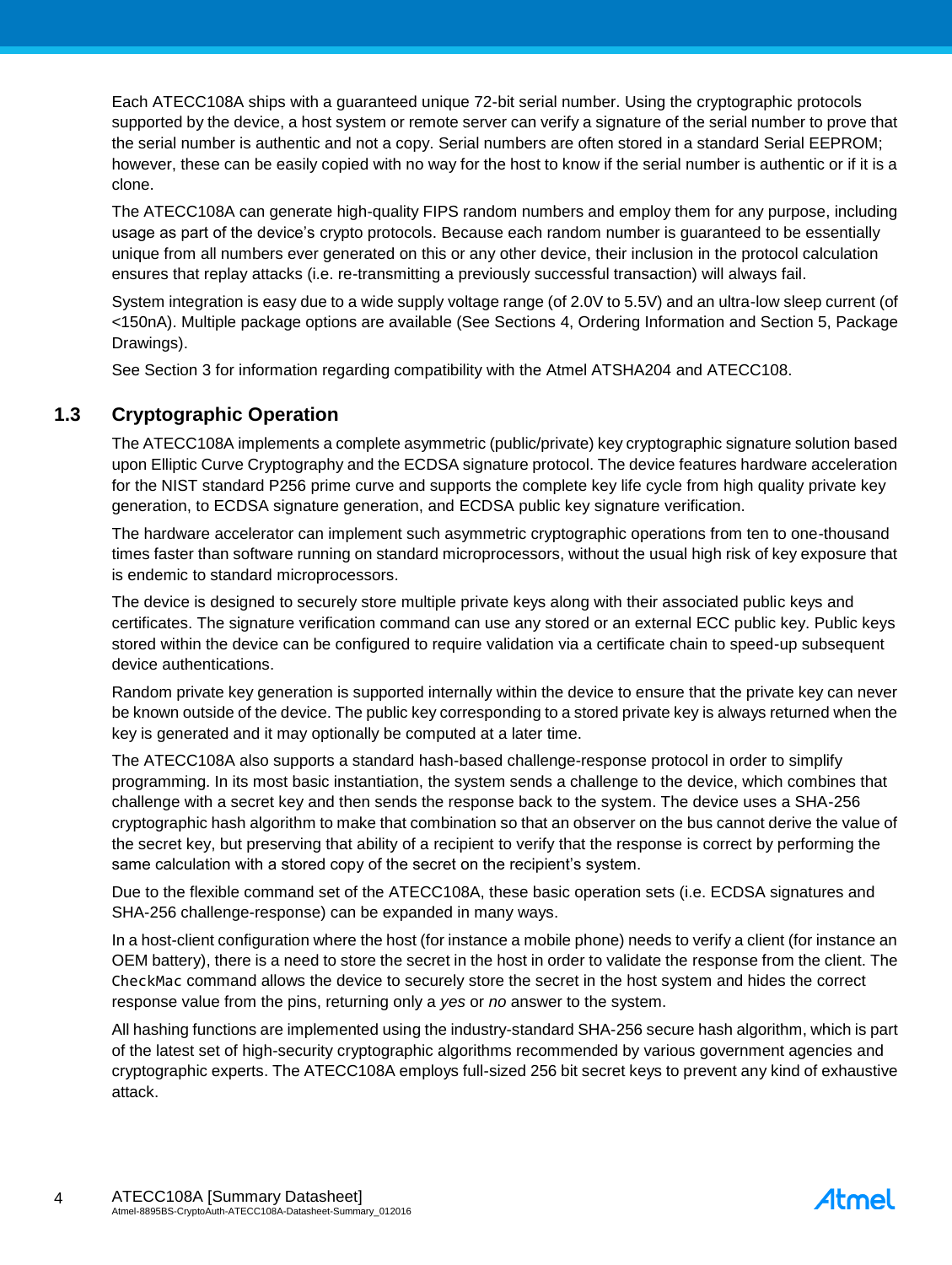## **2 Electrical Characteristics**

## **2.1 Absolute Maximum Ratings\***

| Operating Temperature -40°C to 85°C |  |
|-------------------------------------|--|
|                                     |  |
|                                     |  |
|                                     |  |
|                                     |  |

\*Notice: Stresses beyond those listed under "Absolute Maximum Ratings" may cause permanent damage to the device. This is a stress rating only and functional operation of the device at these or any other conditions beyond those indicated in the operational sections of this specification are not implied. Exposure to absolute maximum rating conditions for extended periods may affect device reliability.

## **2.2 Reliability**

The ATECC108A is fabricated with the Atmel high reliability of the CMOS EEPROM manufacturing technology.

#### **Table 2-1. EEPROM Reliability**

| <b>Parameter</b>            | <b>Min</b> | <b>Typical</b>     | <b>Max</b> | <b>Units</b>        |
|-----------------------------|------------|--------------------|------------|---------------------|
| Write Endurance (Each Byte) | 400,000    |                    |            | <b>Write Cycles</b> |
| Data Retention (At 55°C)    | 10         |                    |            | Years               |
| Data Retention (At 35°C)    | 30         | 50                 |            | Years               |
| <b>Read Endurance</b>       |            | <b>Read Cycles</b> |            |                     |

## **2.3 AC Parameters: All I/O Interfaces**

#### **Figure 2-1. AC Parameters: All I/O Interfaces**

| Parameter <sup>(1)</sup>                    | <b>Symbol</b>                     | <b>Direction</b>            | <b>Min</b> | <b>Typ</b> | <b>Max</b> | <b>Unit</b> | <b>Notes</b>                                                                                                |
|---------------------------------------------|-----------------------------------|-----------------------------|------------|------------|------------|-------------|-------------------------------------------------------------------------------------------------------------|
| Power-Up Delay                              | t <sub>PU</sub>                   | To Crypto<br>Authentication | 100        |            |            | μs          | Minimum time between $V_{CC} > V_{CC}$ min prior<br>to measurement of $t_{W1}$ o.                           |
| Wake Low<br>Duration                        | tw <sub>LO</sub>                  | To Crypto<br>Authentication | 60         |            |            | $\mu s$     |                                                                                                             |
| Wake High<br>Delay to Data<br>Comm.         | $t_{WHI}$                         | To Crypto<br>Authentication | 500        |            |            | $\mu s$     | SDA should be stable high for this entire<br>duration.                                                      |
| High Side Glitch<br><b>Filter at Active</b> | THIGNORE A                        | To Crypto<br>Authentication | $45^{(1)}$ |            |            | ns          | Pulses shorter than this in width will be<br>ignored by the device, regardless of its<br>state when active. |
| Low Side Glitch<br>Filter at Active         | <b><i>ILIGNORE A</i></b>          | To Crypto<br>Authentication | $45^{(1)}$ |            |            | ns          | Pulses shorter than this in width will be<br>ignored by the device, regardless of its<br>state when active. |
| Low Side Glitch<br><b>Filter at Sleep</b>   | t <sub>LIGNORE</sub> <sub>S</sub> | To Crypto<br>Authentication | $15^{(1)}$ |            |            | $\mu s$     | Pulses shorter than this in width will be<br>ignored by the device when in sleep mode.                      |
| Watchdog<br>Timeout                         | <b>t</b> WATCHDOG                 | To Crypto<br>Authentication | 0.7        | 1.3        | 1.7        | S.          | Maximum time from wake until device is<br>forced into sleep mode.                                           |

Note: 1. These parameters are guaranteed through characterization, but not tested.

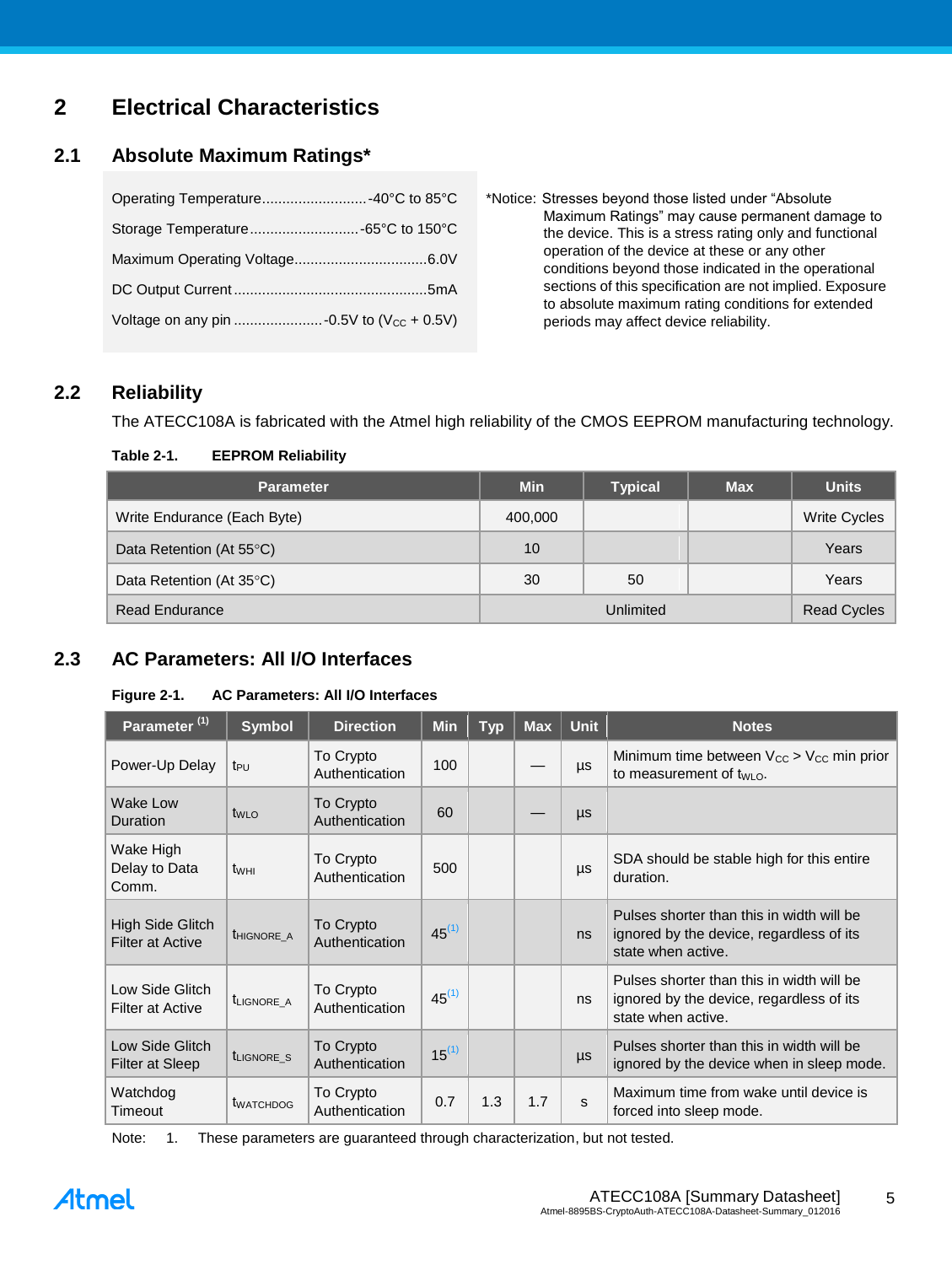#### **2.3.1 AC Parameters: Single-Wire Interface**

#### **Table 2-2. AC Parameters: Single-Wire Interface**

| Parameter                                   | Symbol                    | <b>Direction</b>              | Min  | Typ  | <b>Max</b> | Unit    | <b>Notes</b>                                                                                                                                                                                                                         |
|---------------------------------------------|---------------------------|-------------------------------|------|------|------------|---------|--------------------------------------------------------------------------------------------------------------------------------------------------------------------------------------------------------------------------------------|
| <b>Start Pulse</b>                          |                           | To Crypto<br>Authentication   | 4.10 | 4.34 | 4.56       | μs      |                                                                                                                                                                                                                                      |
| Duration                                    | <b>t</b> start            | From Crypto<br>Authentication | 4.60 | 6    | 8.60       | μs      |                                                                                                                                                                                                                                      |
| Zero                                        |                           | To Crypto<br>Authentication   | 4.10 | 4.34 | 4.56       | $\mu s$ |                                                                                                                                                                                                                                      |
| Transmission<br><b>High Pulse</b>           | $t_{ZHI}$                 | From Crypto<br>Authentication | 4.60 | 6    | 8.60       | $\mu s$ |                                                                                                                                                                                                                                      |
| Zero                                        |                           | To Crypto<br>Authentication   | 4.10 | 4.34 | 4.56       | $\mu s$ |                                                                                                                                                                                                                                      |
| Transmission<br>Low Pulse                   | $t_{ZLO}$                 | From Crypto<br>Authentication | 4.60 | 6    | 8.60       | $\mu s$ |                                                                                                                                                                                                                                      |
|                                             |                           | To Crypto<br>Authentication   | 37   | 39   |            | $\mu s$ | If the bit time exceeds $t_{\text{TIMEOUT}}$ then ATECC108A may<br>enter the sleep mode.                                                                                                                                             |
| Bit Time <sup>(1)</sup><br>$t_{\text{BIT}}$ |                           | From Crypto<br>Authentication | 41   | 54   | 78         | $\mu s$ |                                                                                                                                                                                                                                      |
|                                             |                           | From Crypto<br>Authentication | 64   | 96   | 131        | μs      | ATECC108A will initiate the first low going transition<br>after this time interval following the initial falling edge of<br>the start pulse of the last bit of the transmit flag.                                                    |
| <b>Turn Around</b><br>Delay                 | <b><i>ITURNAROUND</i></b> | To Crypto<br>Authentication   | 93   |      |            | μs      | After ATECC108A transmits the last bit of a group,<br>system must wait this interval before sending the first bit<br>of a flag. It is measured from the falling edge of the start<br>pulse of the last bit transmitted by ATECC108A. |
| <b>IO Timeout</b>                           | <b>TIMEOUT</b>            | To Crypto<br>Authentication   | 45   | 65   | 85         | ms      | ATECC108A may transition to the sleep mode if the bus<br>is inactive longer than this duration.                                                                                                                                      |

Note: 1. START, ZLO, ZHI, and BIT are designed to be compatible with a standard UART running at 230.4Kbaud for both transmit and receive. The UART should be set to seven data bits, no parity and one Stop bit.

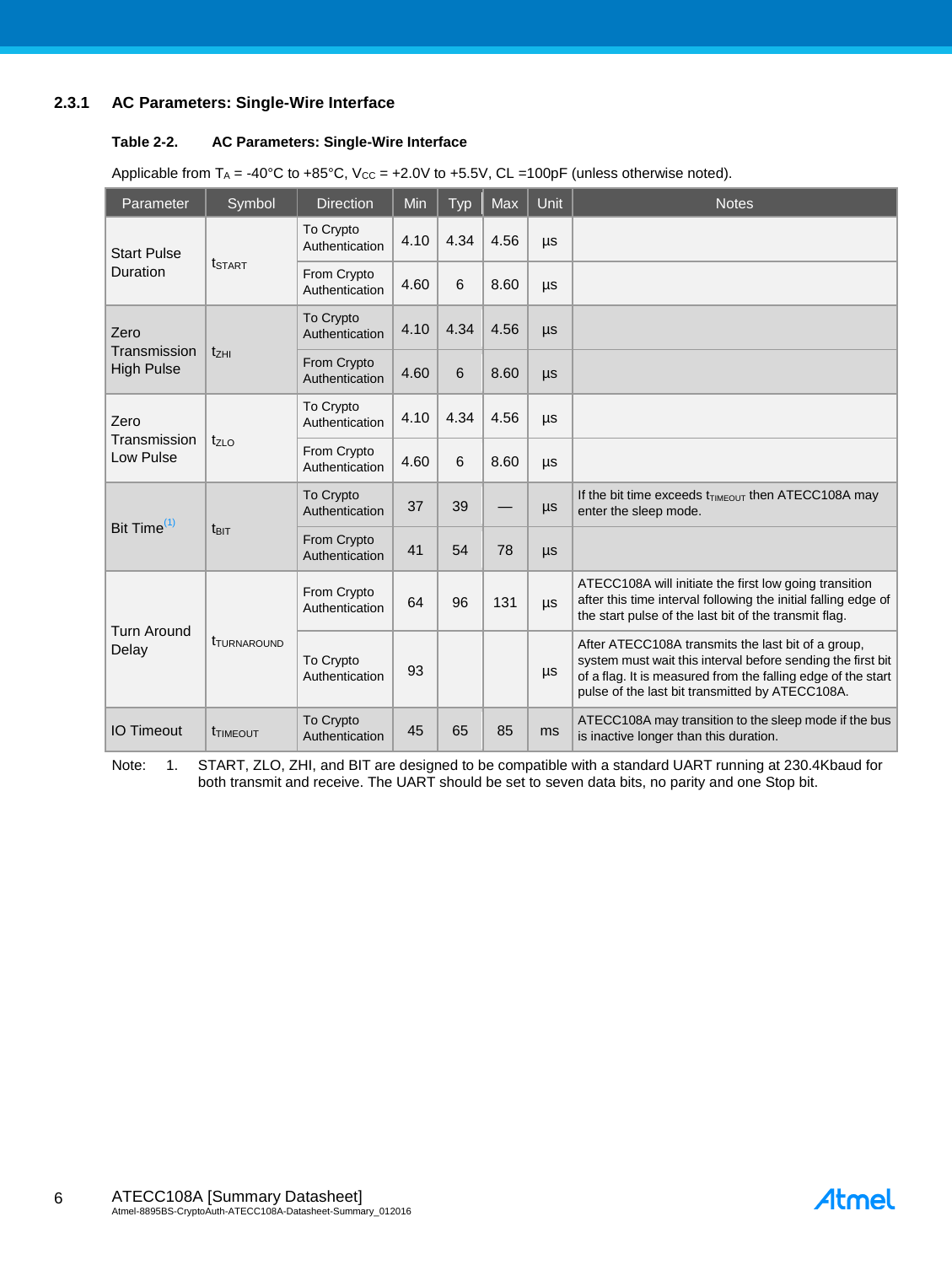## **2.3.2 AC Parameters: I<sup>2</sup>C Interface**

#### **Table 2-3. AC Characteristics of I<sup>2</sup>C Interface**

Applicable over recommended operating range from  $T_A = -40^{\circ}C$  to + 85°C,  $V_{CC} = +2.0V$  to +5.5V, CL = 1 TTL Gate and 100pF (unless otherwise noted).

| Symbol              | Parameter                                                      | Min          | Max | <b>Units</b> |
|---------------------|----------------------------------------------------------------|--------------|-----|--------------|
| $f_{\rm SCK}$       | <b>SCK Clock Frequency</b>                                     |              | 1   | <b>MHz</b>   |
| $t_{HIGH}$          | <b>SCK High Time</b>                                           | 400          |     | ns           |
| t <sub>LOW</sub>    | <b>SCK Low Time</b>                                            | 400          |     | ns           |
| t <sub>SU.STA</sub> | <b>Start Setup Time</b>                                        | 250          |     | ns           |
| t <sub>HD.STA</sub> | <b>Start Hold Time</b>                                         | 250          |     | ns           |
| t <sub>su.sto</sub> | Stop Setup Time                                                | 250          |     | ns           |
| t <sub>SU.DAT</sub> | Data In Setup Time                                             | 100          |     | ns           |
| <b>t</b> HD.DAT     | Data In Hold Time                                              | $\mathbf{0}$ |     | ns           |
| $t_{\mathsf{R}}$    | Input Rise Time <sup>(1)</sup>                                 |              | 300 | ns           |
| $t_{F}$             | Input Fall Time <sup>(1)</sup>                                 |              | 100 | ns           |
| t <sub>AA</sub>     | Clock Low to Data Out Valid                                    | 50           | 550 | ns           |
| $t_{DH}$            | Data Out Hold Time                                             | 50           |     | ns           |
| <b>t</b> TIMEOUT    | <b>SMBus Timeout Delay</b>                                     | 25           | 75  | ms           |
| t <sub>BUF</sub>    | Time bus must be free before a new transmission can start. (1) | 500          |     | ns           |

Note: 1. Values are based on characterization and are not tested.

AC measurement conditions:

- RL (connects between SDA and  $V_{CC}$ ): 1.2k (for  $V_{CC}$  +2.0V to +5.0V)
- $\bullet$ Input pulse voltages:  $0.3V_{CC}$  to  $0.7V_{CC}$
- $\ddot{\phantom{0}}$ Input rise and fall times:  $\leq$  50ns
- $\bullet$ Input and output timing reference voltage:  $0.5V_{CC}$

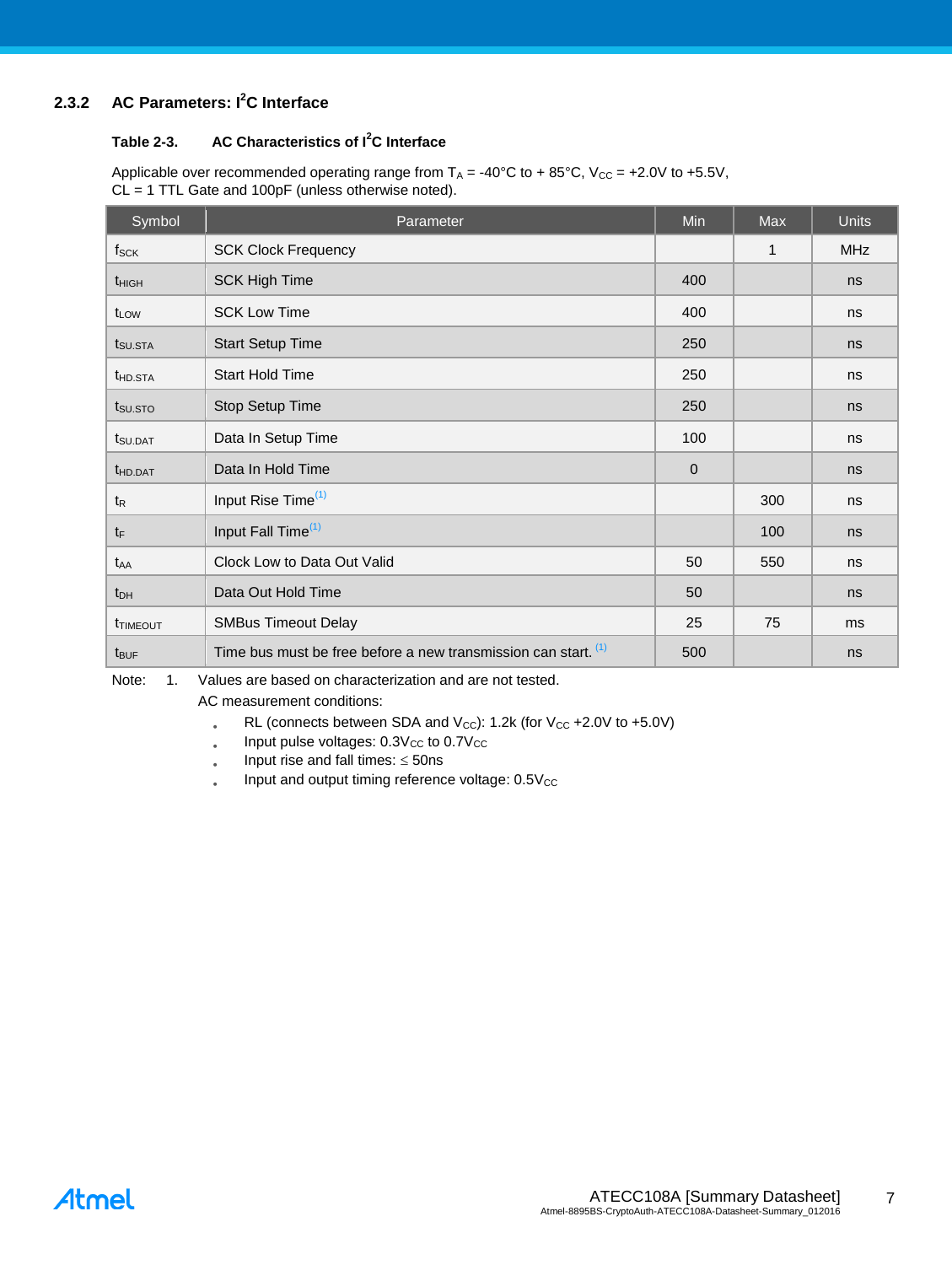## **2.4 DC Parameters: All I/O Interfaces**

#### **Table 2-4. DC Parameters on All I/O Interfaces**

| <b>Parameter</b>                     | <b>Symbol</b>     | <b>Min</b> | <b>Typ</b> | <b>Max</b>     | <b>Unit</b>     | <b>Notes</b>                                                                                                                         |
|--------------------------------------|-------------------|------------|------------|----------------|-----------------|--------------------------------------------------------------------------------------------------------------------------------------|
| <b>Ambient Operating Temperature</b> | $ T_A $           | $-40$      |            | 85             | $\rm ^{\circ}C$ |                                                                                                                                      |
| Power Supply Voltage                 | $V_{\rm CC}$      | 2.0        |            | 5.5            | $\vee$          |                                                                                                                                      |
| <b>Active Power Supply Current</b>   | $I_{\rm CC}$      |            | 3          | 6              | mA              | Waiting for I/O during I/O transfers or execution<br>of non-ECC commands when ChipMode:3 is<br>zero.                                 |
|                                      |                   |            |            | 16             | mA              | During ECC command execution.                                                                                                        |
| <b>Idle Power Supply Current</b>     | $I_{\text{IDLE}}$ |            | 800        |                | μA              | When device is in idle mode,<br>$V_{SDA}$ and $V_{SCL}$ < 0.4V or > $V_{CC}$ – 0.4                                                   |
| <b>Sleep Current</b>                 | <b>I</b> SLEEP    |            | 30         | 150            | nA              | When device is in sleep mode, $V_{CC} \leq 3.6V$ ,<br>$V_{SDA}$ and $V_{SCL}$ < 0.4V or > $V_{CC}$ – 0.4, T <sub>A</sub> $\leq$ 55°C |
|                                      |                   |            |            | 2              | μA              | When device is in sleep mode.                                                                                                        |
| <b>Output Low Voltage</b>            | VOL               |            |            | 0.4            | $\vee$          | When device is in active mode,<br>$V_{CC} = 2.5 - 5.5V$                                                                              |
| <b>Output Low Current</b>            | $I_{OL}$          |            |            | $\overline{4}$ | mA              | When device is in active mode,<br>$V_{CC} = 2.5 - 5.5V$ , $V_{OL} = 0.4V$                                                            |
|                                      |                   |            | 166        |                | $\degree$ C/W   | SOIC (SSH)                                                                                                                           |
| Theta JA                             | $\Theta_{JA}$     |            | 173        |                | $\degree$ C/W   | <b>UDFN (MAH)</b>                                                                                                                    |
|                                      |                   |            | 146        |                | $\degree$ C/W   | <b>RBH</b>                                                                                                                           |

#### **2.4.2 VIH and VIL Specifications**

The input voltage thresholds when in sleep or idle mode are dependent on the  $V_{\text{CC}}$  level as shown in the graph below. When the device is active (i.e. not in sleep or idle mode), the input voltage thresholds are different depending upon the state of TTLenable (bit 1) within the ChipMode byte in the Configuration zone of the EEPROM. When a common voltage is used for the ATECC108A  $V_{CC}$  pin and the input pull-up resistor, then this bit should be set to a one, which permits the input thresholds to track the supply.

If the voltage supplied to the  $V_{CC}$  pin of the ATECC108A is different than the system voltage to which the input pull-up resistor is connected, then the system designer may choose to set TTLenable to zero, which enables a fixed input threshold according to the following table. The following applies only when the device is active:

| <b>Table 2-5.</b> | $V_{IL}$ , $V_{IH}$ on All I/O Interfaces |
|-------------------|-------------------------------------------|
|-------------------|-------------------------------------------|

| <b>Parameter</b>   | <b>Symbol</b> | <b>Min</b> | <b>Tvp</b> | <b>Max</b>         | <b>Unit</b> | <b>Notes</b>                                                                |
|--------------------|---------------|------------|------------|--------------------|-------------|-----------------------------------------------------------------------------|
| Input Low Voltage  | V။            | $-0.5$     |            | 0.5                |             | When device is active and TTLenable bit in<br>configuration memory is zero. |
| Input High Voltage | Vıн           | 1.5        |            | $V_{\rm CC}$ + 0.5 |             | When device is active and TTLenable bit in<br>configuration memory is zero. |

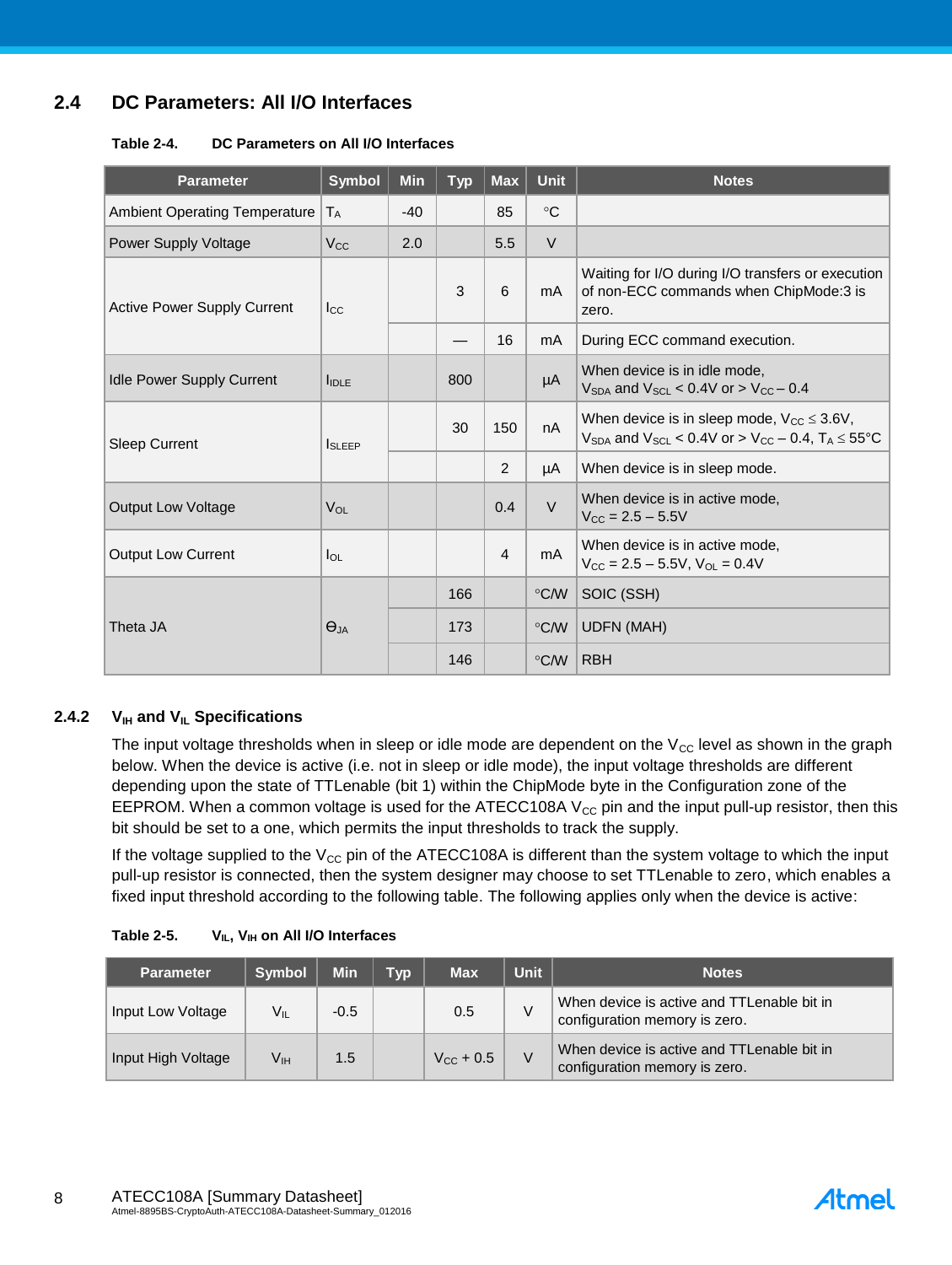## <span id="page-8-0"></span>**3 Compatibility**

## **3.1 Atmel ATSHA204**

If properly configured, it can be used in all situations where the ATSHA204 or ATSHA204A is currently employed. Because the Configuration zone is larger, the personalization procedures for the device must be updated when personalizing the ATSHA204 or ATSHA204A.

## **3.2 Atmel ATECC108**

ATECC108A is designed to be fully compatible with the ATECC108. If properly configured, can be used in all situations where ATECC108 is currently employed. In many situations, the ATECC108A can also be used in an ATECC108 application without change. The new revisions provide significant advantages as outlined below:

#### **New Features in ATECC108A vs. ATECC108**

- Intrusion Detection Capability, Including Gating Key Use
- New SHA Command, Also Computes HMAC
- X.509 Certificate Verification Capability
- Programmable Watchdog Timer Length
- Shared Random Nonce and Key Configuration Validation (Gendig Command) Larger Slot 8 which is Extended to 416 bytes

## **4 Ordering Information**

| Atmel Ordering Code <sup>(4)</sup> | Package                                      | <b>Interface Configuration</b> |
|------------------------------------|----------------------------------------------|--------------------------------|
| ATECC108A-SSHCZ-T                  | 8-lead SOIC, Tape and Reel <sup>(2)</sup>    | Single-Wire                    |
| ATECC108A-SSHCZ-B                  | 8-lead SOIC, Bulk in Tubes <sup>(1)</sup>    | Single-Wire                    |
| ATECC108A-SSHDA-T                  | 8-lead SOIC, Tape and Reel <sup>(2)</sup>    | $I^2C$                         |
| ATECC108A-SSHDA-B                  | 8-lead SOIC, Bulk in Tubes <sup>(1)</sup>    | $I^2C$                         |
| ATECC108A-MAHCZ-T                  | 8-pad UDFN, Tape and Reel <sup>(2)</sup>     | Single-Wire                    |
| ATECC108A-MAHDA-T                  | 8-pad UDFN, Tape and Reel <sup>(2)</sup>     | $I^2C$                         |
| ATECC108A-RBHCZ-T(3)               | 3-lead CONTACT, Tape and Reel <sup>(2)</sup> | Single-Wire                    |

#### Notes:  $1.$  B = Bulk

- 2. T = Tape and Reel
	- $\bullet$  SOIC = 4,000 units per reel.
	- $UDFN = 15,000$  units per reel.
	- RBH = 5,000 units per reel.
- 3. Please contact Atmel for availability.
- 4. Please contact Atmel for thinner packages.

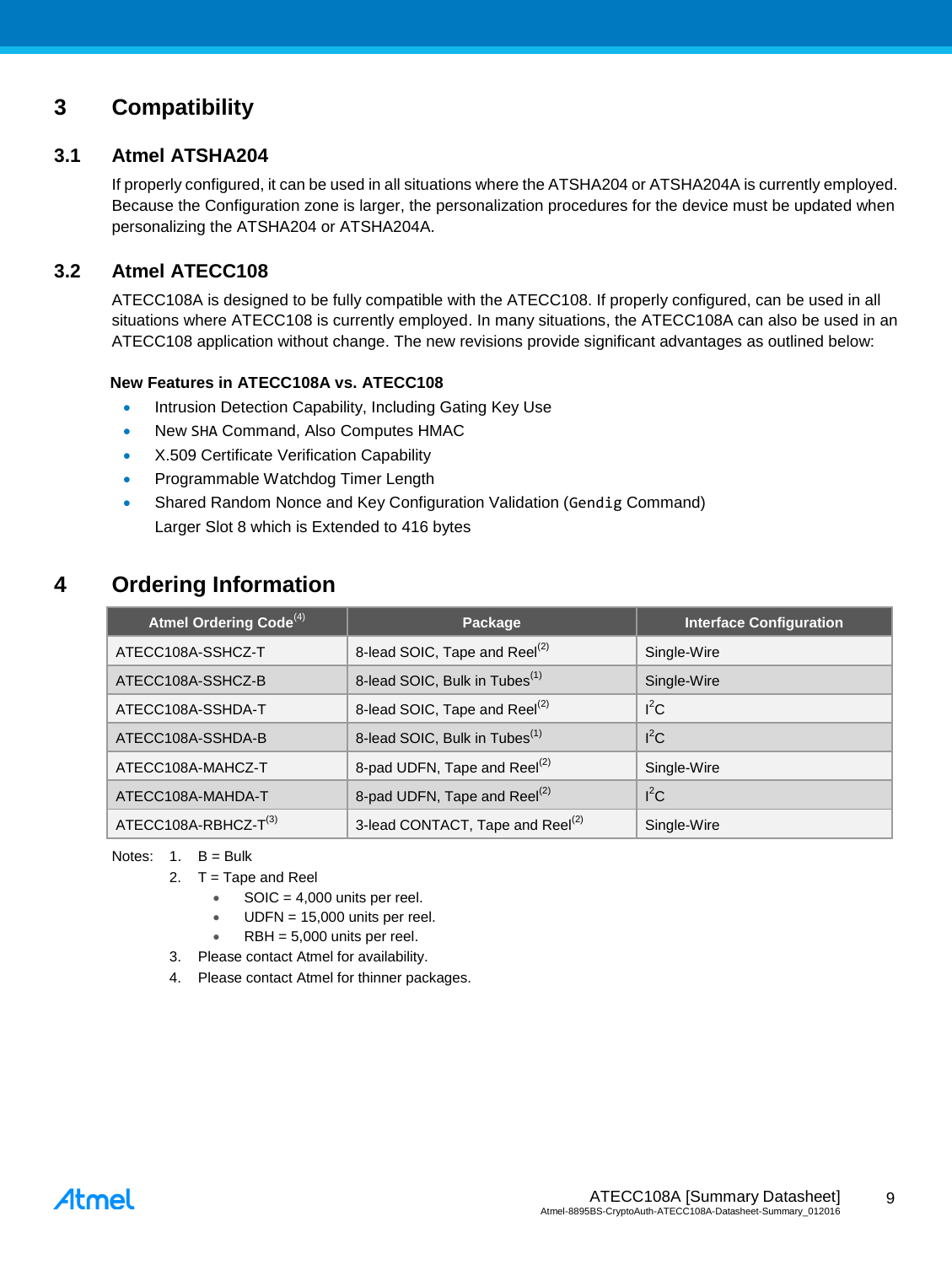## **5 Package Drawings**

## **5.1 8-lead SOIC**



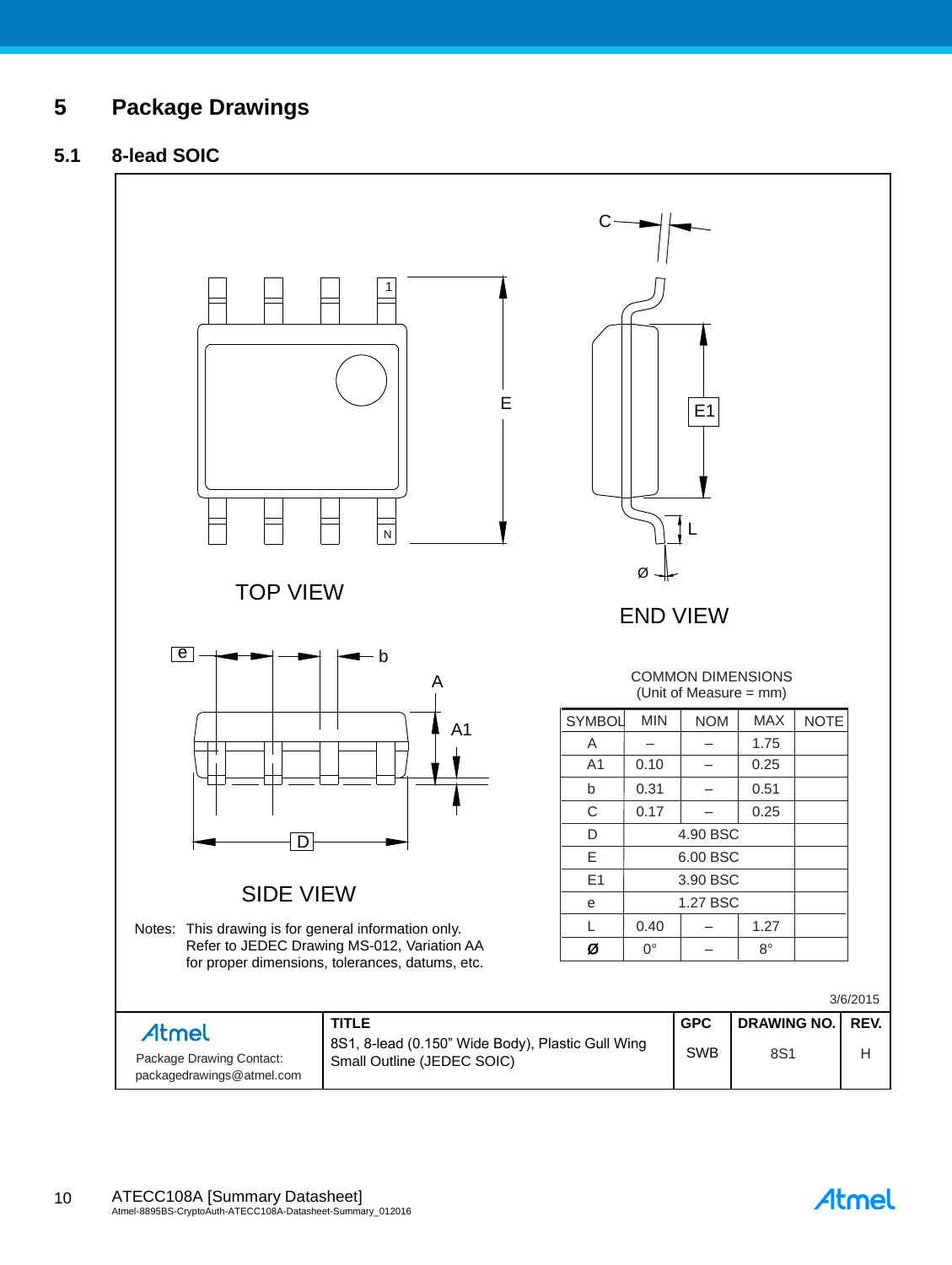## **5.2 8-pad UDFN**



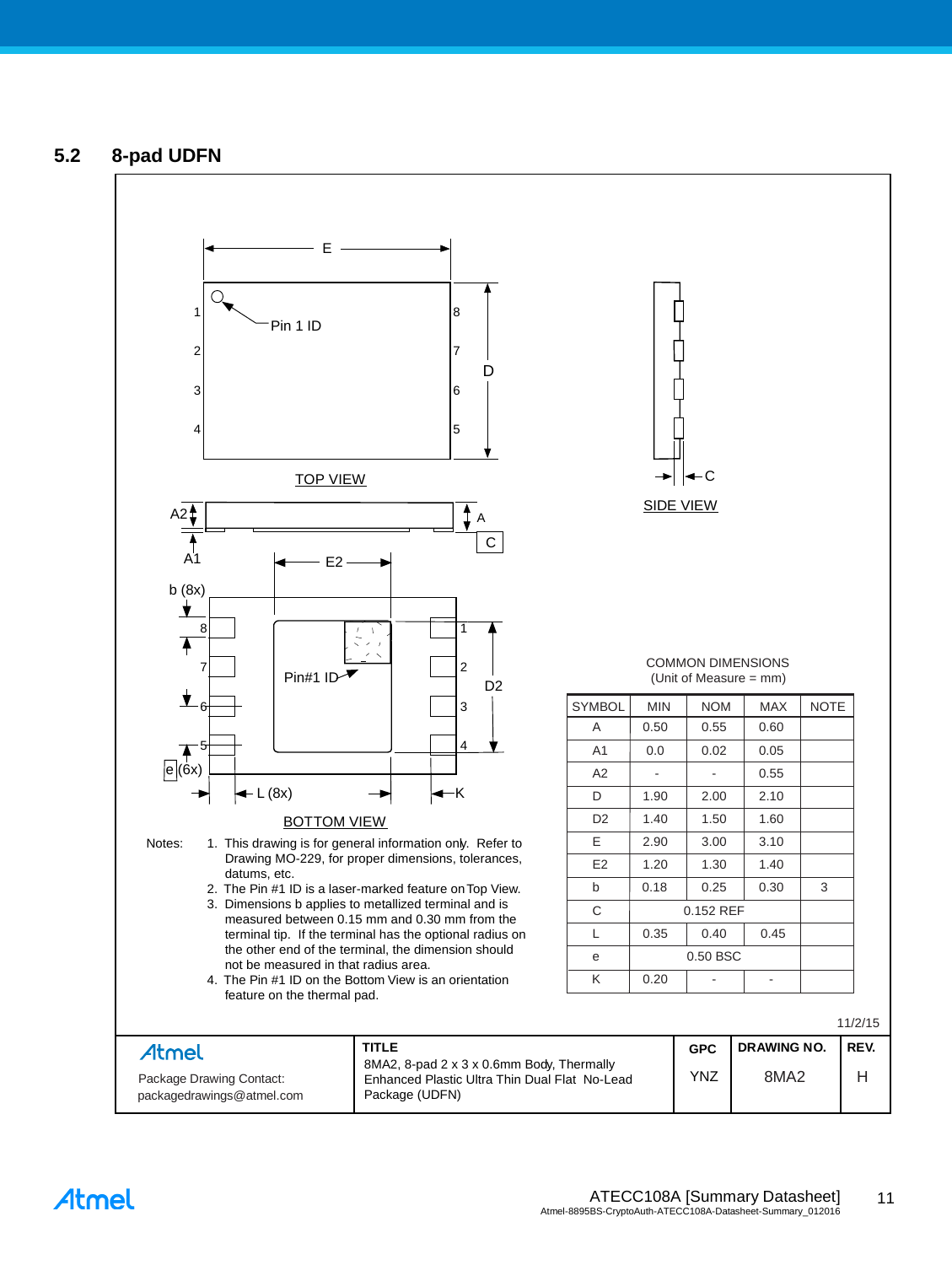## **5.3 3-lead CONTACT**



Atmel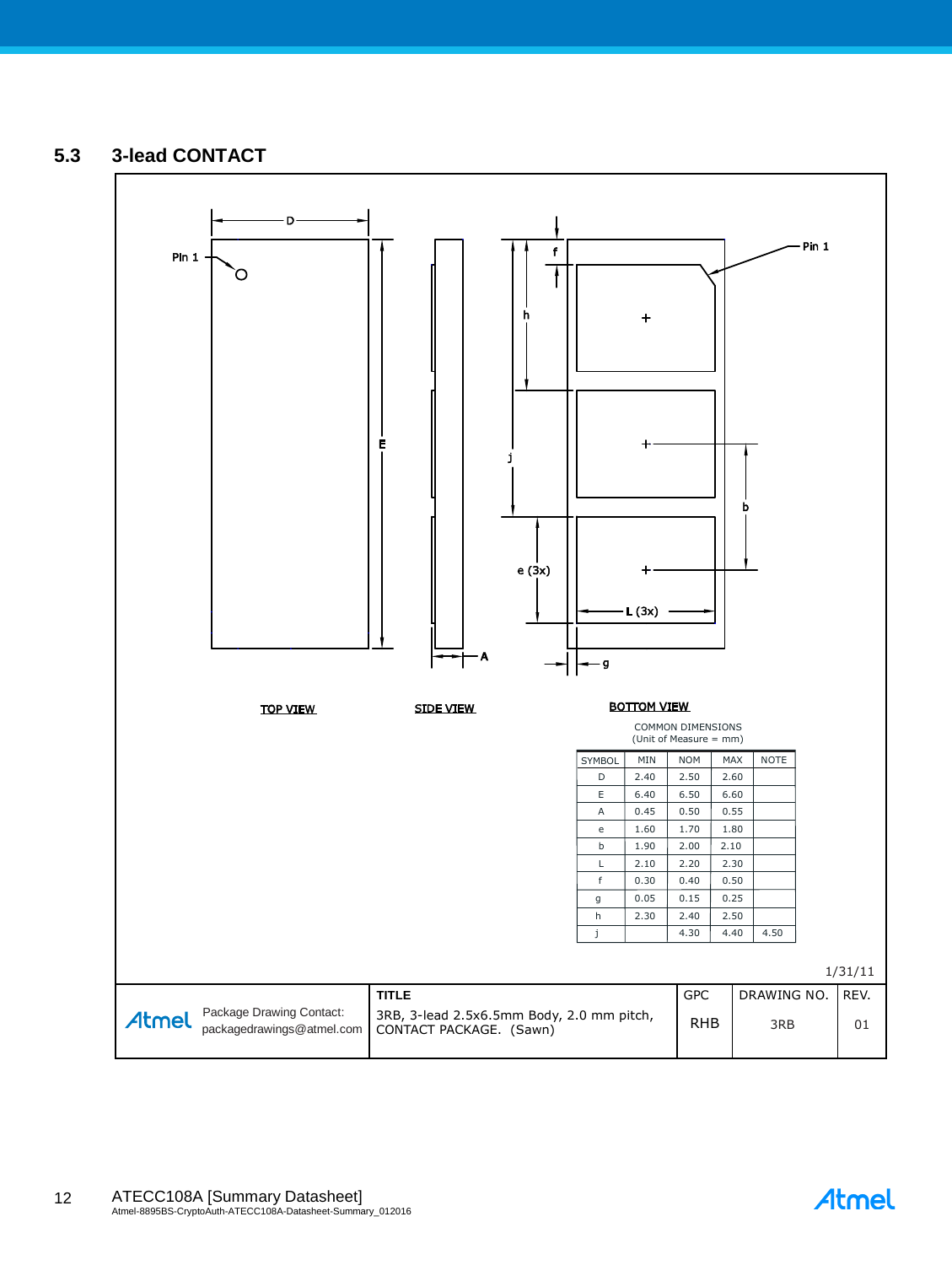## **6 Revision History**

| Doc. Rev. | <b>Date</b> | <b>Comments</b>                                                                                                                                        |
|-----------|-------------|--------------------------------------------------------------------------------------------------------------------------------------------------------|
| 8895BX    | 01/2016     | Updated write endurance from write cycles of 100,000 to 400,000 minimum and the 8S1<br>and 8MA2 package drawings.                                      |
| 8895AX    | 02/2015     | Initial summary document release. The complete document is available under NDA. For<br>more information, please contact your local Atmel sales office. |